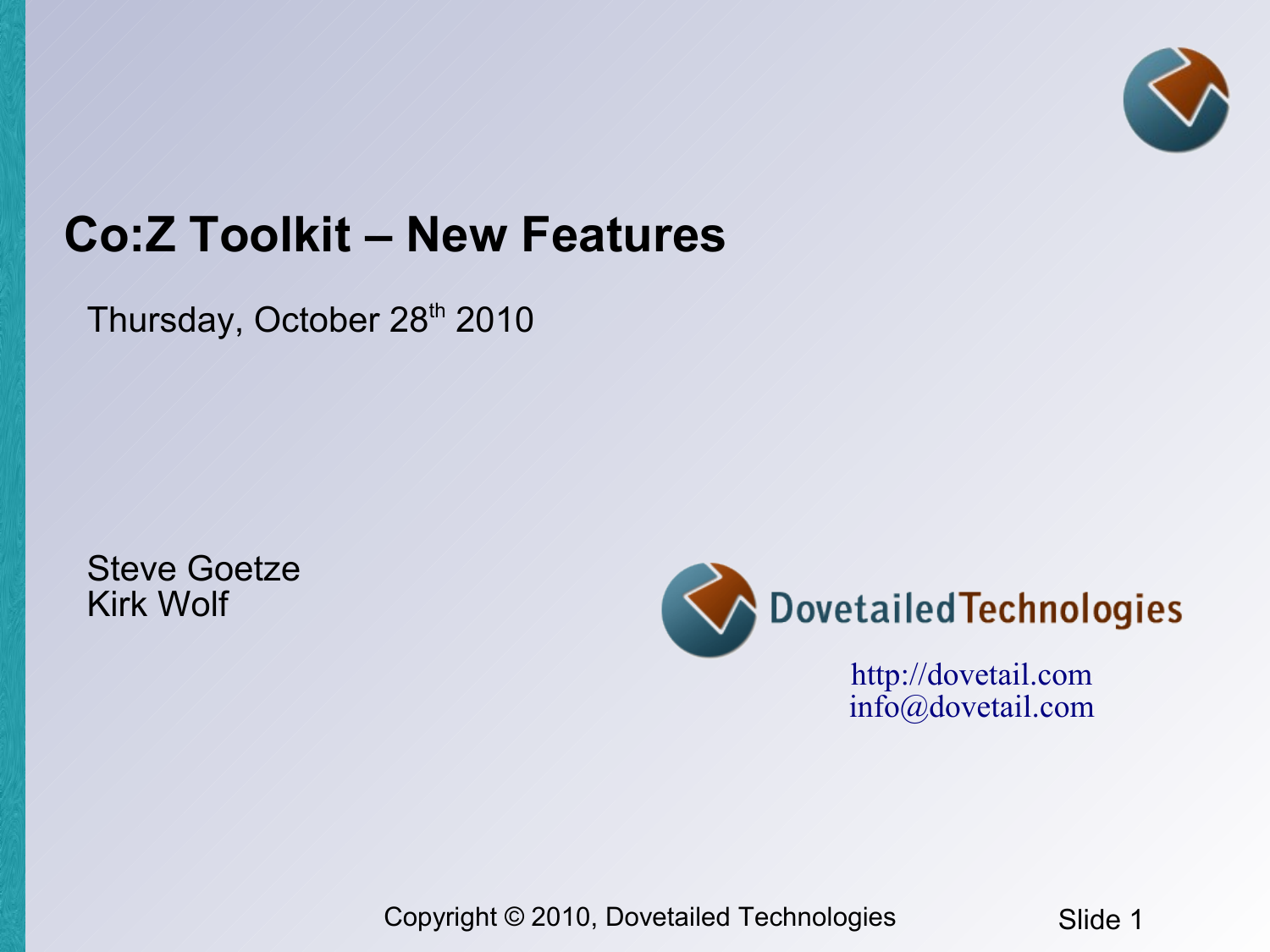### **Dovetailed Technologies**



Our operating philosophy is to offer quality products licensed free of charge, along with world class support and consulting services.

- Co:Z Toolkit, which includes:
	- *Co:Z Launcher* remote system cooperative processing
	- *Co:Z Dataset Pipes* convert datasets to files
	- *Co:Z SFTP* OpenSSH SFTP with z/OS exploitation
	- *Co:Z Batch* full featured BPXBATCH replacement
	- *Co:Z FtpSshProxy* tunnel ordinary FTP in SSH proxy
- T:Z Quickstart for Tomcat and z/OS
- JZOS acquired by IBM in 2005 and now part of the z/OS Java SDK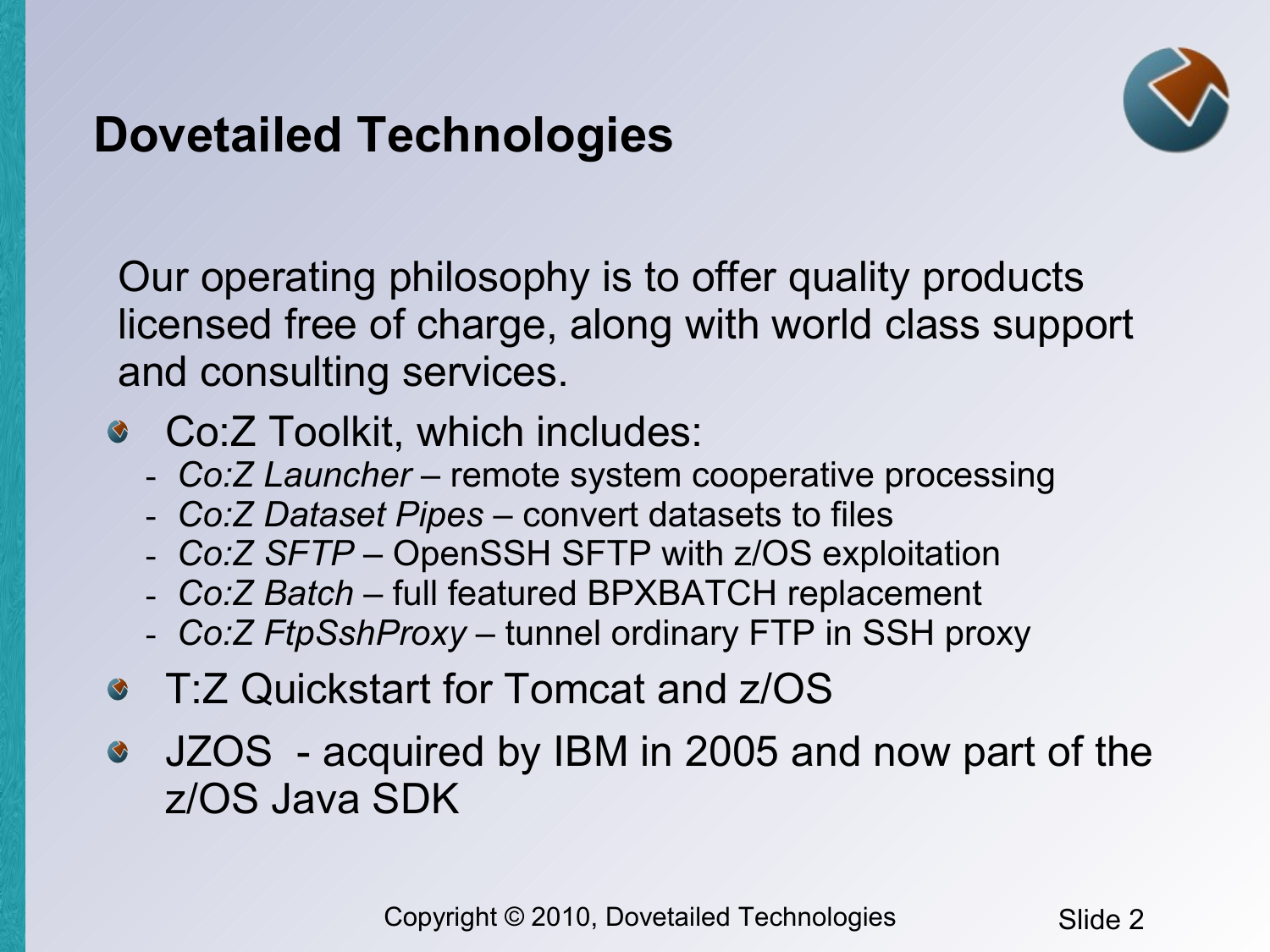

### $Co:Z^{\circ}$  UP TO A **FRIENDLIER SOFTWARE PRICING MODEL:**



Use the Co:Z Co-Processing Toolkit and our free support forum at no cost. Annual site support agreements start at just \$4995.



**Co:Z SFTP** OpenSSH secure file transfer with support for MVS datasets and SMF logging

**Co:Z Launcher** Execute Unix or Windows processes from a batch job with access to MVS datasets

**Co:Z Dataset Pipes** Flexible conversion of MVS datasets to/from pipes or Unix files

**Co:Z FTP-SSH Proxy** FTP tunnelling over SSH

**Co:Z Batch** A better BPXBATCH





 $\overline{\text{Silde 3}}$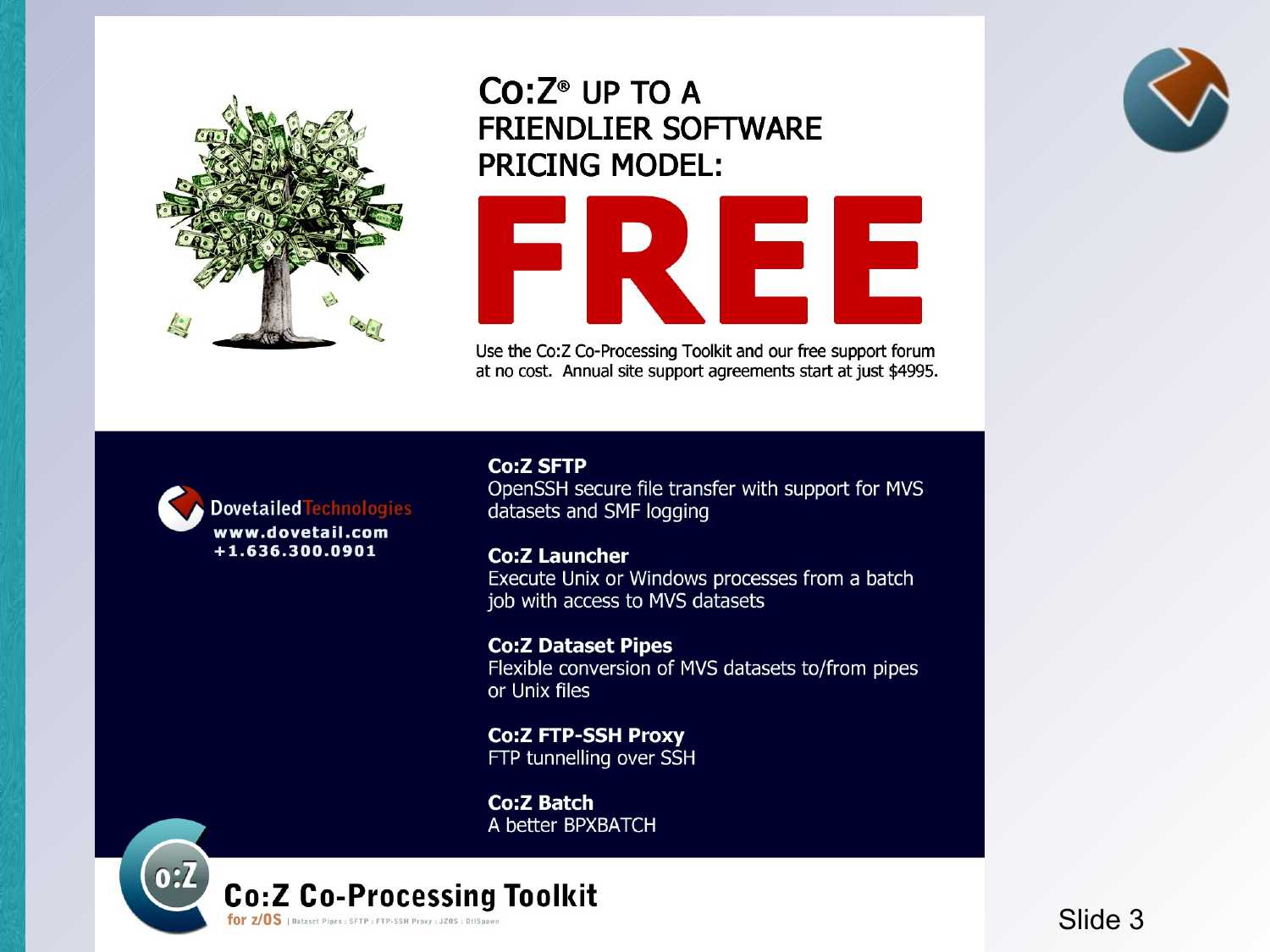### **Subscribe to our mailing list**



- Announcements and important product / service news - we expect to average one/month
- Automatic subscription if you register for our free  $\bullet$ support forum or attend a webinar
- You can always opt-out (unsubscribe)  $\bullet$
- Visit <http://dovetail.com/lists> to subscribe/unsubscribe $\bullet$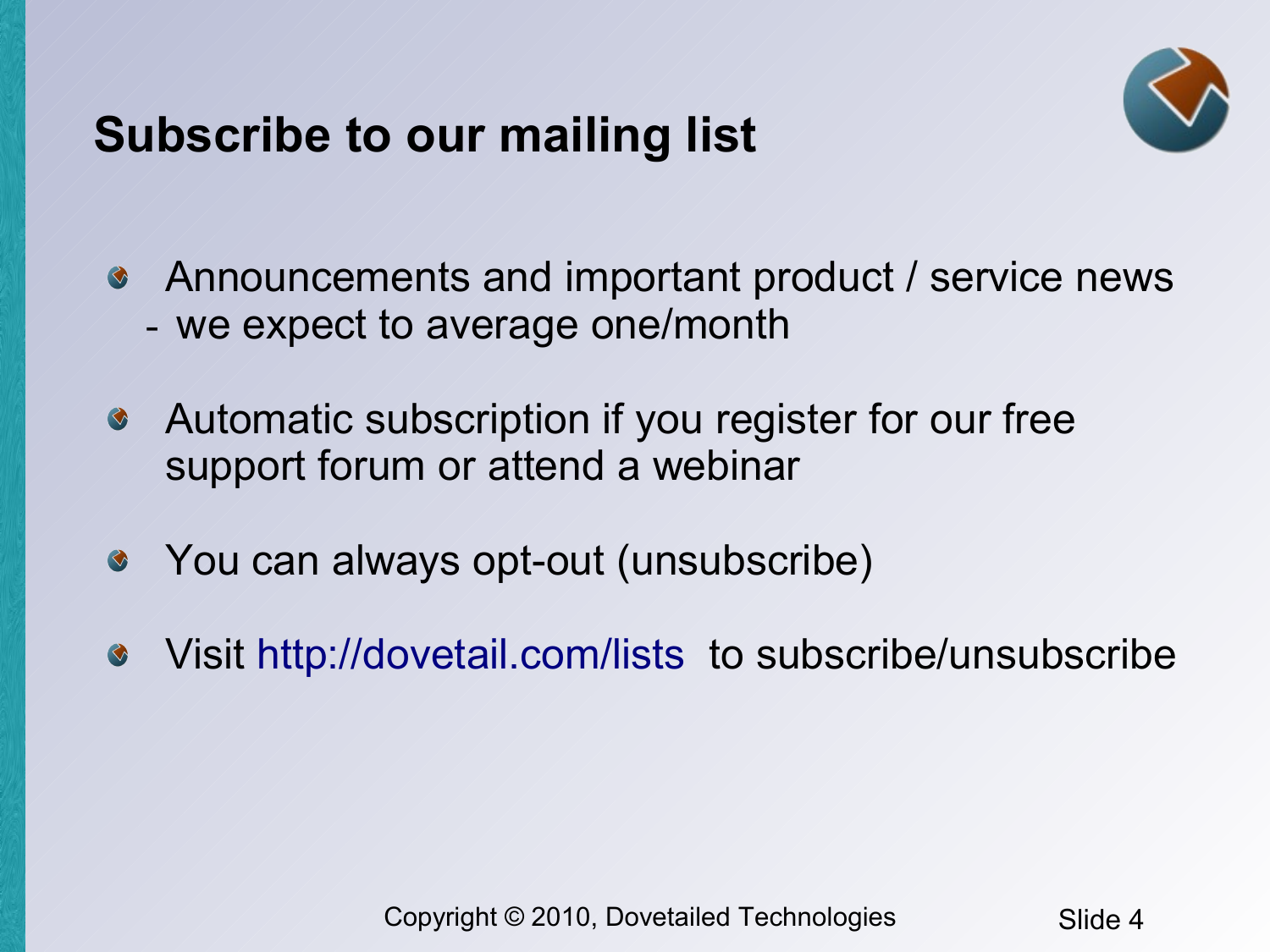### **Agenda**



- Co:Z SFTP JES support  $\bullet$
- IBM Ported Tools OpenSSH 1.2  $\bullet$
- Preview (and your input for) upcoming webinars  $\bullet$
- Quick overview of free and commercial license and  $\bullet$ support options
- Questions / Free for all $\bullet$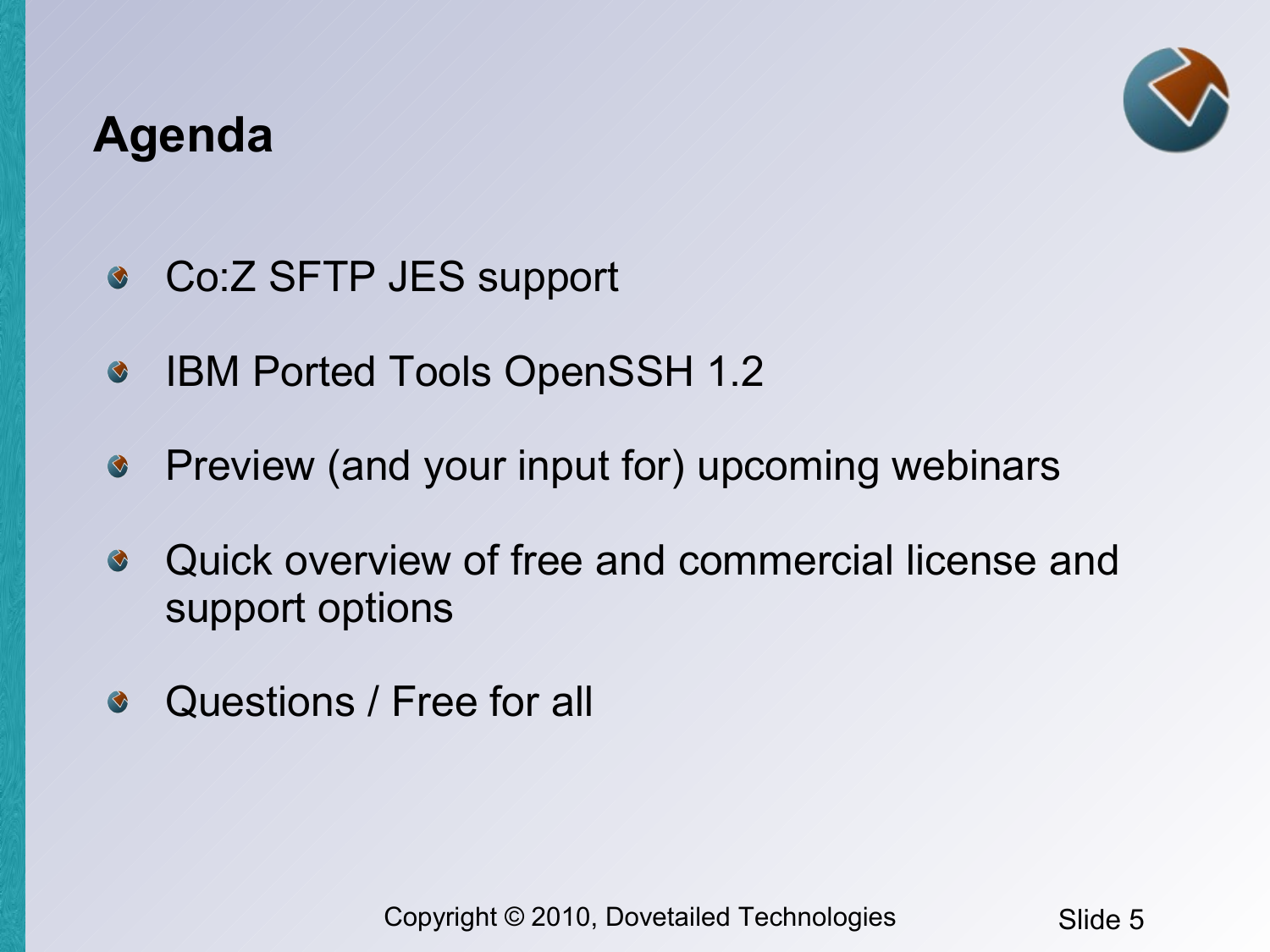### **Co:Z SFTP JES Support**



Goal: a full-featured job submit / status / output facility  $\bullet$ for SSH / SFTP on z/OS

Enable secure access to z/OS JES facilities to a wide variety of platforms via ubiquitous SFTP clients.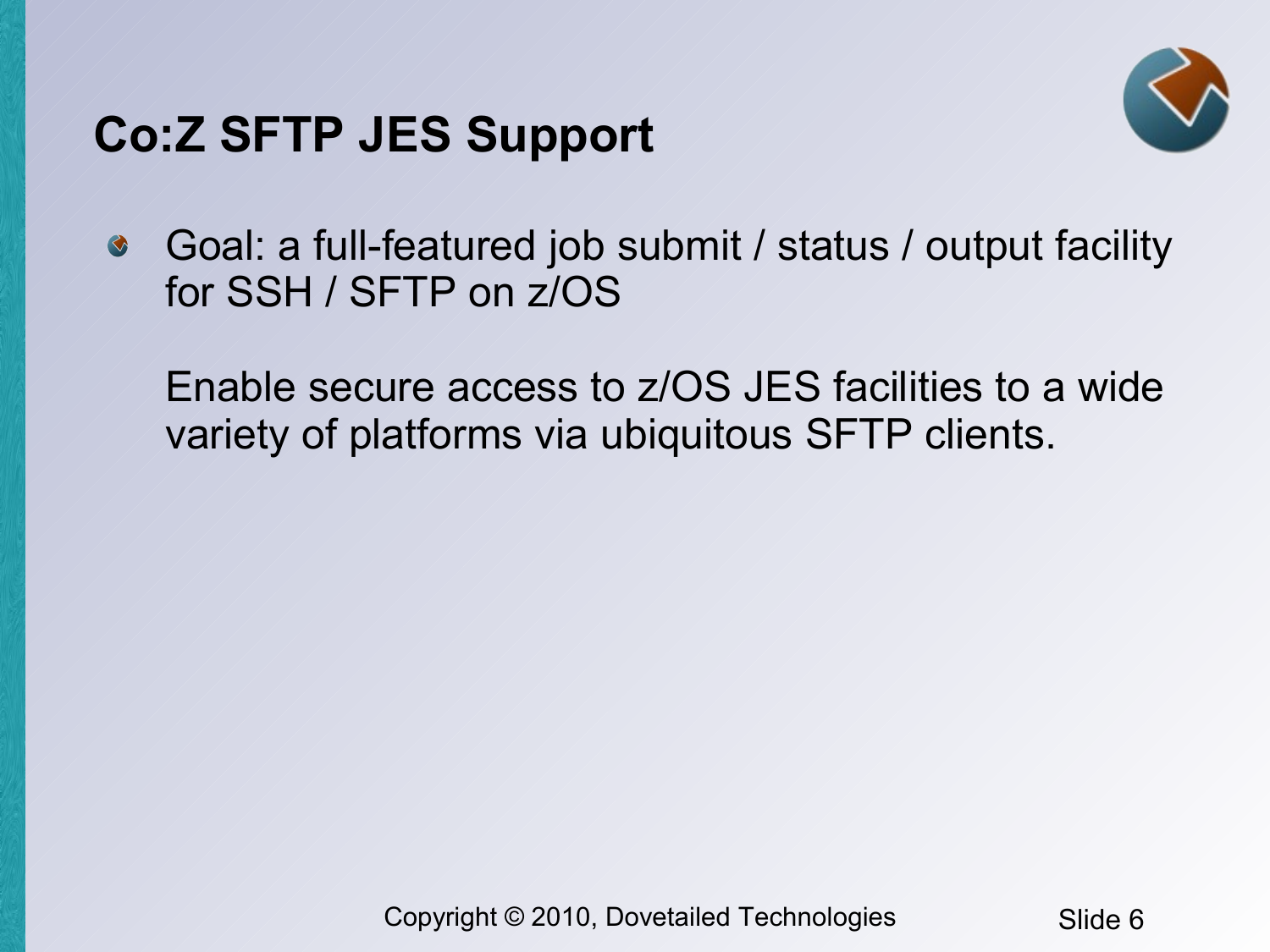

# **Co:Z SFTP - Initial JES Support (Jan 2010)**

#### Job status  $\bullet$

|                  | $sttp$ cd //-JES<br>(a special pseudo directory) |       |               |               |             |  |  |  |  |
|------------------|--------------------------------------------------|-------|---------------|---------------|-------------|--|--|--|--|
| $sftp > 1s - a1$ |                                                  |       |               |               |             |  |  |  |  |
| <b>JOBNAME</b>   | JOBID                                            | OWNER | <b>STATUS</b> | CLASS         | COMPL       |  |  |  |  |
| KIRKCT           | JOB02070 KIRK                                    |       | OUTPUT        | $\mathcal{A}$ | $RC = 4000$ |  |  |  |  |
| KIRKCB           | JOB02123 KIRK                                    |       | OUTPUT        | B             | $RC = 0001$ |  |  |  |  |
| KIRKSLP          | JOB02254 KIRK                                    |       | <b>OUTPUT</b> | Α             | $RC = 0000$ |  |  |  |  |
| KIRK             | TSU02274 KIRK                                    |       | ACTIVE        | <b>TSU</b>    |             |  |  |  |  |
| .                |                                                  |       |               |               |             |  |  |  |  |

#### Job filtering  $\bullet$

|                   | $sttp$ ls /+jesowner=ibmuser |                |                                               |               |             |
|-------------------|------------------------------|----------------|-----------------------------------------------|---------------|-------------|
| $sttp$ > 1s -al   |                              |                |                                               |               |             |
| <b>JOBNAME</b>    | JOBID                        | <b>OWNER</b>   | STATUS                                        | CLASS         | COMPL       |
| COZUSERJ JOB00459 |                              | <b>IBMUSER</b> | OUTPUT                                        | $\mathcal{A}$ | $RC = 0000$ |
| DEFACDS           | JOB00499                     | IBMUSER        | OUTPUT                                        | $\forall$     | $RC = 0008$ |
|                   |                              |                | $\text{sttp}$ 1s /+nojesowner, jesjobname=tcp |               |             |
| $sftp>$ 1s $-al$  |                              |                |                                               |               |             |
| <b>JOBNAME</b>    | JOBID                        | <b>OWNER</b>   | <b>STATUS</b>                                 | CLASS         | COMPL       |
| TCPIP             | STC02093                     | TCPIP          | OUTPUT                                        | <b>STC</b>    | $-HELD-$    |
| TCPIP             | STC02183                     | TCPTP          | ACTIVE                                        | <b>STC</b>    |             |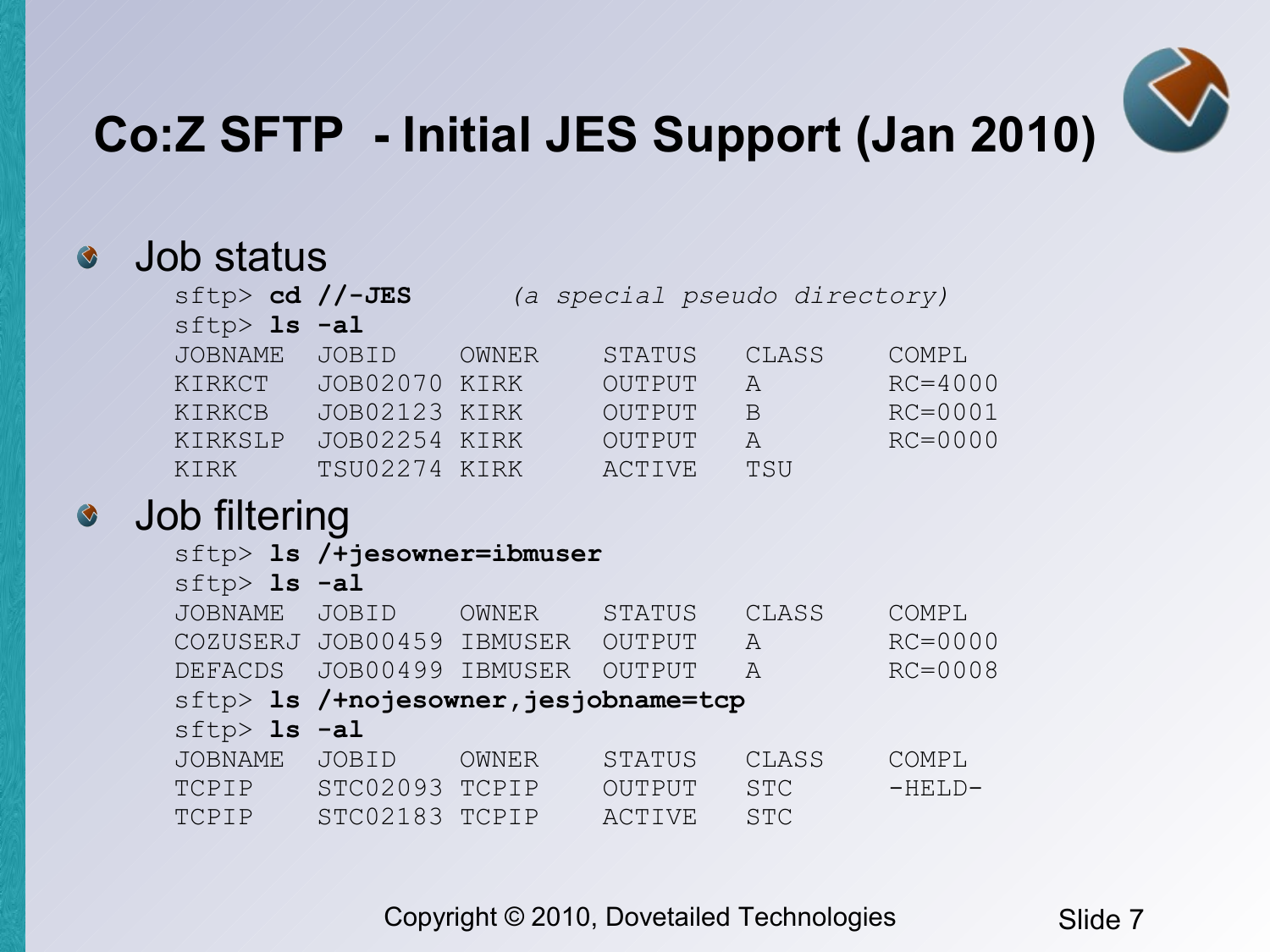

# **Co:Z SFTP - Initial JES Support (cont.)**

#### Spool file status  $\bullet$

|         | $sftp>$ cd //-JES.J2123<br>(a job is a directory!) |                                       |                 |  |  |  |            |                   |  |
|---------|----------------------------------------------------|---------------------------------------|-----------------|--|--|--|------------|-------------------|--|
|         | $sttp > 1s - a1$                                   |                                       |                 |  |  |  |            |                   |  |
|         |                                                    | DSID STEPNAME PROCSTEP DDNAME C OWNER |                 |  |  |  |            | RECFM LRECL BYTES |  |
| 102 EX1 |                                                    |                                       | SYSOUT H KIRK   |  |  |  | FBA /      | 121/309           |  |
|         | 2 JES2                                             |                                       | JESMSGLG H KIRK |  |  |  | FA         | 133 1312          |  |
|         | 3 JES2                                             |                                       | JESJCL H KIRK   |  |  |  | $\sqrt{V}$ | 136 375           |  |
|         | 4 JES2                                             |                                       | JESYSMSG H KIRK |  |  |  | - VA       | 137 816           |  |

#### Spool file transfer  $\bullet$

sftp> **get 102 localfile.txt**

Sftp> **get \*** *(transfers all spools files individually)*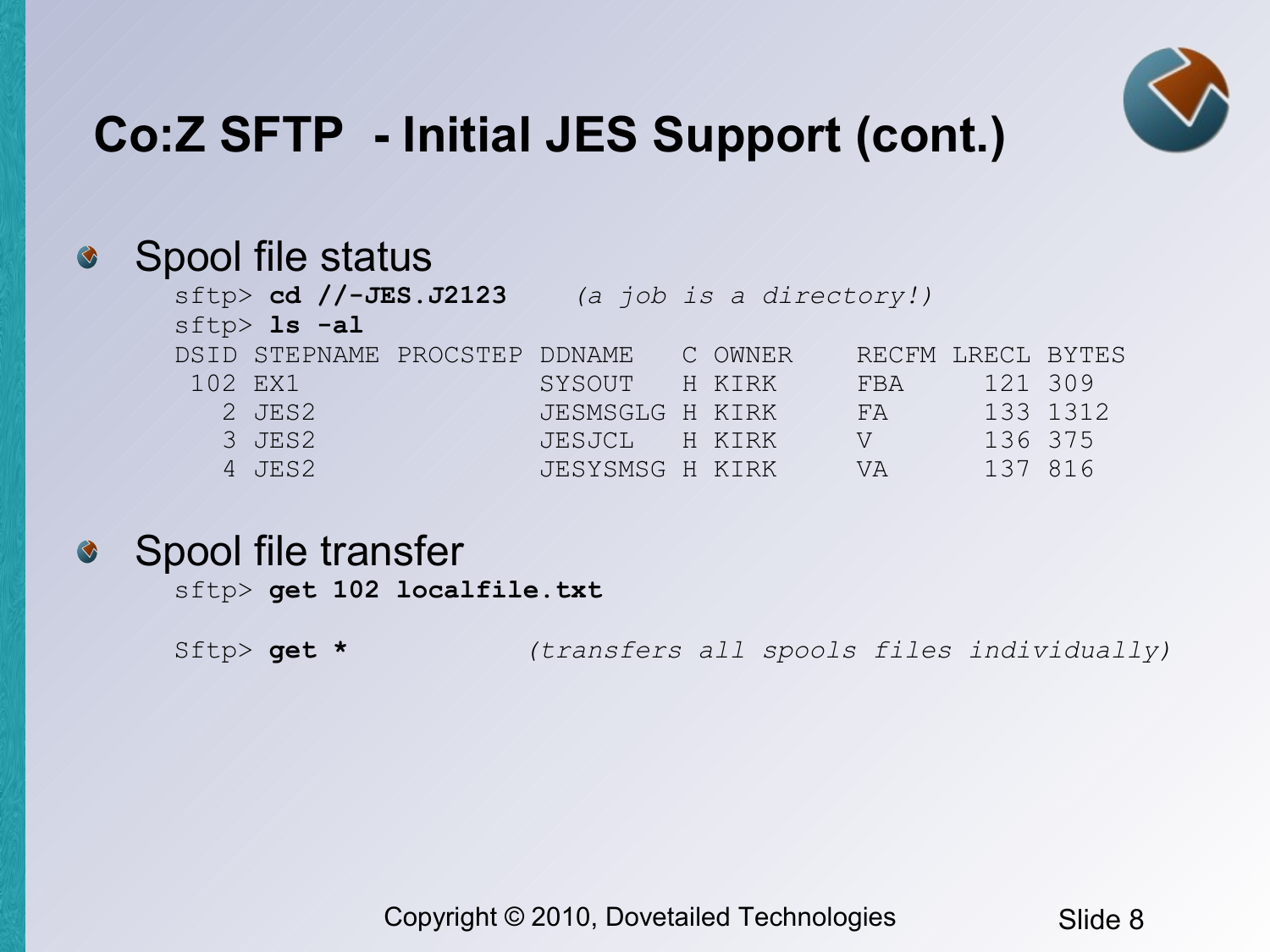

# **Co:Z SFTP - Initial JES Support (cont.)**

|  |                                                                                                                                      |                                        |                               |                                |                                                                                                         |                                              | <i>BYTES</i><br>133 1312                                                                                                                                                                                                                                                                                                            |
|--|--------------------------------------------------------------------------------------------------------------------------------------|----------------------------------------|-------------------------------|--------------------------------|---------------------------------------------------------------------------------------------------------|----------------------------------------------|-------------------------------------------------------------------------------------------------------------------------------------------------------------------------------------------------------------------------------------------------------------------------------------------------------------------------------------|
|  |                                                                                                                                      |                                        |                               |                                |                                                                                                         |                                              | 133 1312                                                                                                                                                                                                                                                                                                                            |
|  | sftp > 1s<br>$sttp > 1s - a1$<br>102 EX1<br>2 JES2<br>3 JES2<br>4 JES2<br>$sftp>$ is $-alf$<br>2 JES2<br>3 JES2<br>4 JES2<br>102 EX1 | sftp> cd //-JES.J2123<br>$102 / 2$ 3 4 | DSID STEPNAME PROCSTEP DDNAME | Spool file names, sorting, etc | DSID STEPNAME PROCSTEP DDNAME C OWNER<br>JESYSMSG H KIRK<br>C OWNER<br>JESYSMSG H KIRK<br>SYSOUT H KIRK | JESMSGLG H KIRK FA<br>JESJCL H KIRK V<br>FBA | (dsid is the actual file name)<br>(long listing (formatted by Co:Z server))<br>RECFM LRECL<br>121 309<br>SYSOUT H KIRK FBA<br>JESMSGLG H KIRK FA<br>JESJCL / H KIRK / V / /<br>136 375<br>137 816<br>$\mathsf{V}\mathsf{A}$<br>(tells sftp client not to sort names)<br>RECFM LRECL BYTES<br>136 375<br>137 816<br>VA 11<br>121 309 |

- Your sftp client may have different options for controlling listings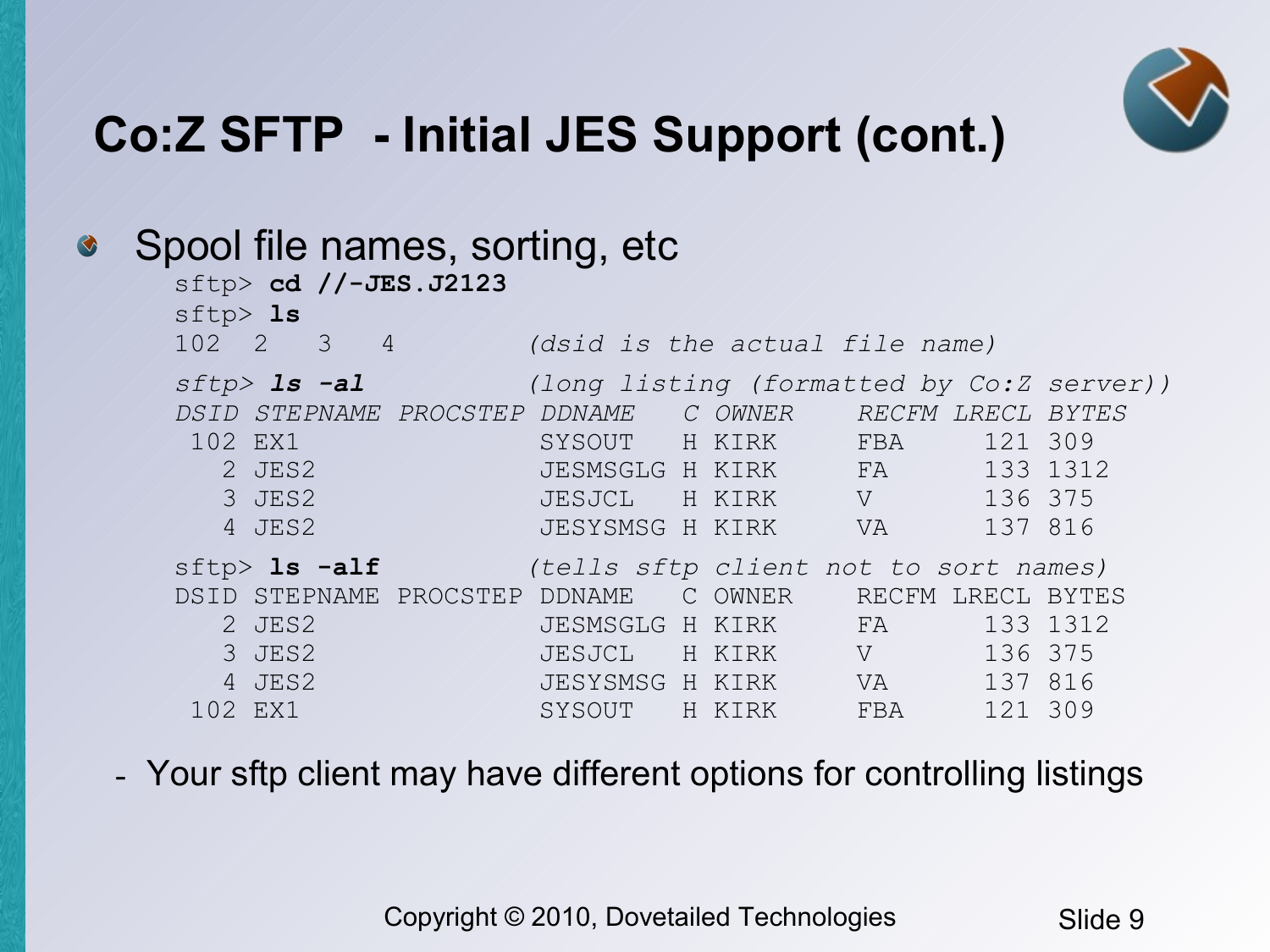

#### Filter jobs by status  $\bullet$

- New setting: jesstatus = INPUT | OUTPUT | ACTIVE | \*

| $sftp> cd$ //-JES |                                  |       |               |            |       |  |  |  |  |
|-------------------|----------------------------------|-------|---------------|------------|-------|--|--|--|--|
|                   | sftp> 1s /+nojesowner            |       |               |            |       |  |  |  |  |
|                   | $\text{sftp>}$ 1s /+jesjobname=T |       |               |            |       |  |  |  |  |
|                   | sftp> 1s /+jesstatus=active      |       |               |            |       |  |  |  |  |
| $sftp>$ 1s $-al$  |                                  |       |               |            |       |  |  |  |  |
| <b>JOBNAME</b>    | <b>JOBID</b>                     | OWNER | <b>STATUS</b> | CLASS      | COMPL |  |  |  |  |
| TCPIP             | STC02183 TCPIP                   |       | <b>ACTIVE</b> | <b>STC</b> |       |  |  |  |  |
| TN3270            | STC02202 TCPIP                   |       | ACTIVE        | <b>STC</b> |       |  |  |  |  |
| TCAS              | STC02205 STRTASK                 |       | ACTIVE        | <b>STC</b> |       |  |  |  |  |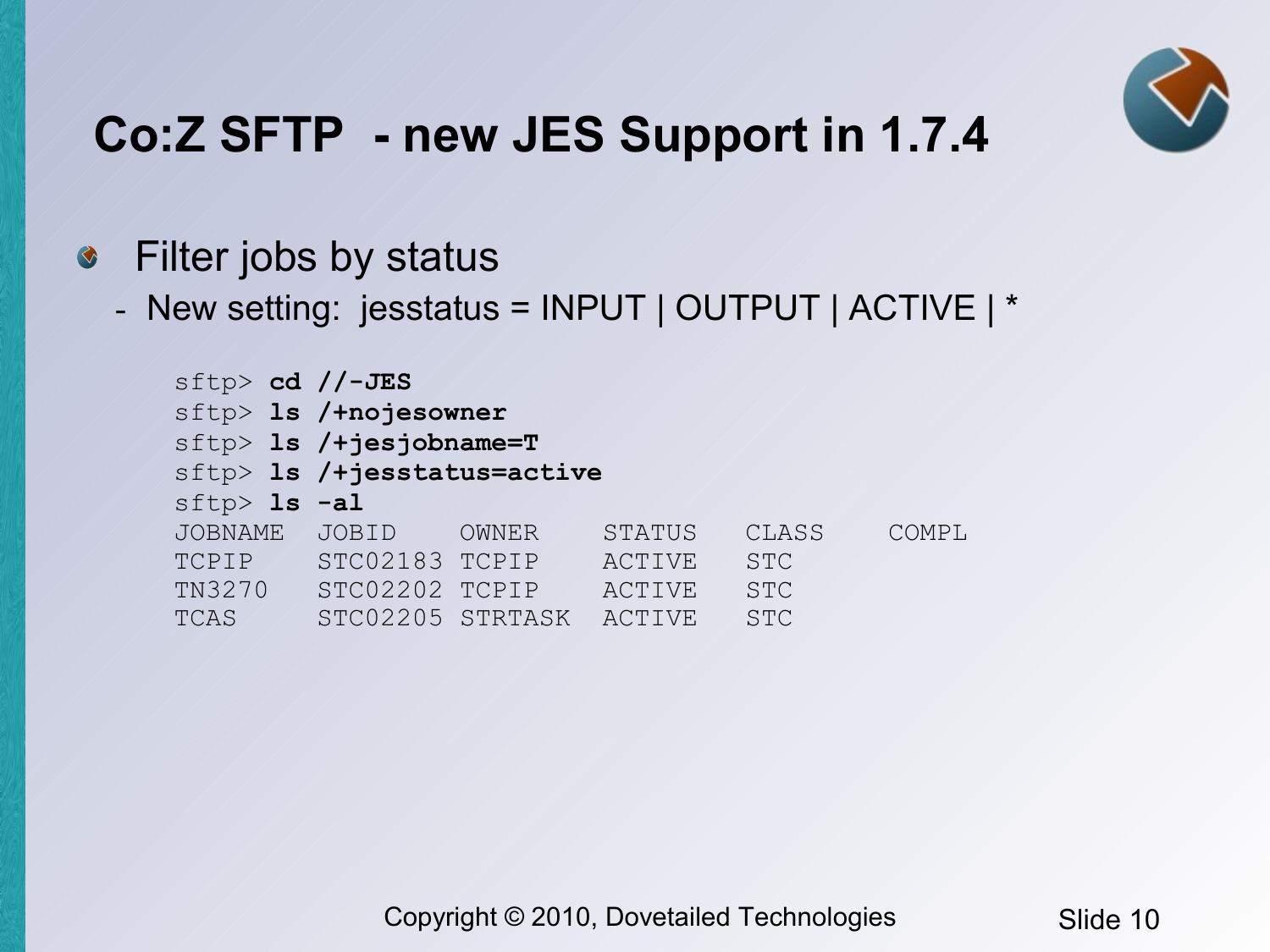

### • Transfer concatenated spool files for a job

#### sftp> **cd //-jes/J2254**

sftp> **ls -alf**

| DSID STEPNAME PROCSTEP DDNAME |                 | C OWNER |            | RECFM LRECL BYTES |          |
|-------------------------------|-----------------|---------|------------|-------------------|----------|
| 2 JES2                        | JESMSGLG H KIRK |         | FA         |                   | 133 1312 |
| 3 JES2                        | JESJCL H KIRK   |         | $\sqrt{ }$ | 136 253           |          |
| 4 JES2                        | JESYSMSG H KIRK |         | VA.        | 137 822           |          |
| 102 UNTX                      | SYSOUT          | H KTRK  | FBA        | 121 428           |          |

sftp> **get 102 out.txt** (*get a single spool file)* Fetching //-JES.J2254/102 to out.txt

```
sftp> get * (get all spool files individually)
Fetching //-JES.J2254/102 to 102
Fetching //-JES.J2254/2 to 2
Fetching //-JES.J2254/3 to 3
Fetching //-JES.J2254/4 to 4
```

```
sftp> get all myjob.txt (get all spool files concatenated)
Fetching //-JES.J2254/all to myjob.txt
```
- The special name "all" refers to all concatenated spool files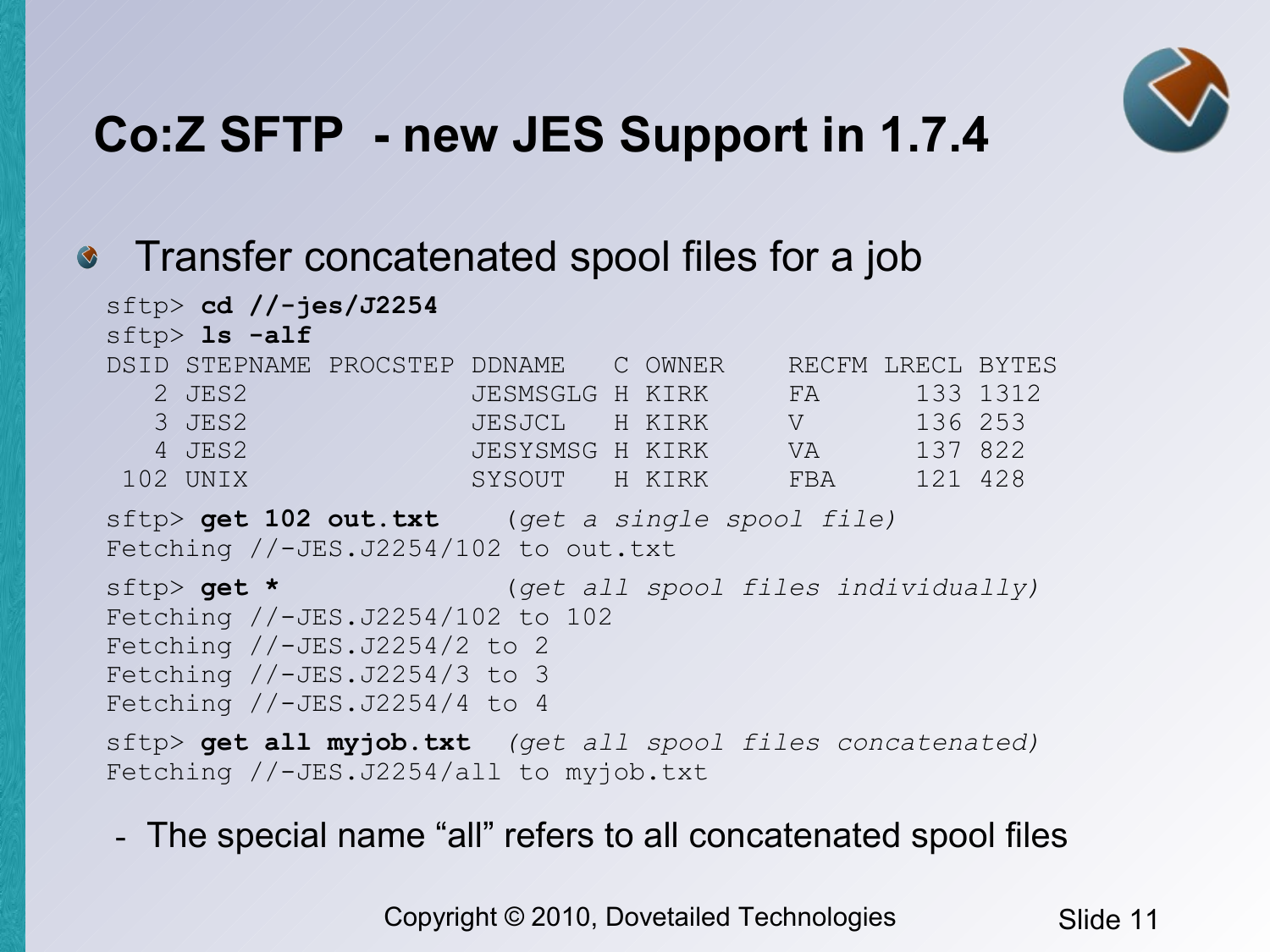

#### Refer to spool files by [step.[jobstep]].ddname  $\bullet$

|  | $sttp$ cd //-jes/J2254 |                                       |                 |  |                   |         |          |
|--|------------------------|---------------------------------------|-----------------|--|-------------------|---------|----------|
|  | $sttp$ > $ls$ -alf     |                                       |                 |  |                   |         |          |
|  |                        | DSID STEPNAME PROCSTEP DDNAME C OWNER |                 |  | RECFM LRECL BYTES |         |          |
|  | 2 JES2                 |                                       | JESMSGLG H KIRK |  | $-FA$             |         | 133 1312 |
|  | 3 JES2                 |                                       | JESJCL / H KIRK |  | VV / / /          | 136 253 |          |
|  | 4 JES2                 |                                       | JESYSMSG H KIRK |  | <b>VA</b>         | 137 822 |          |
|  | 102 UNIX               |                                       | SYSOUT H KIRK   |  | FBA               | 121 428 |          |

sftp> **get unix.sysout** Fetching //-JES.J2254/unix.sysout to unix.sysout

sftp> **get jesysmsg** Fetching //-JES.J2254/jesysmsg to jesysmsg

- The first (earliest DSID) matching spool file is selected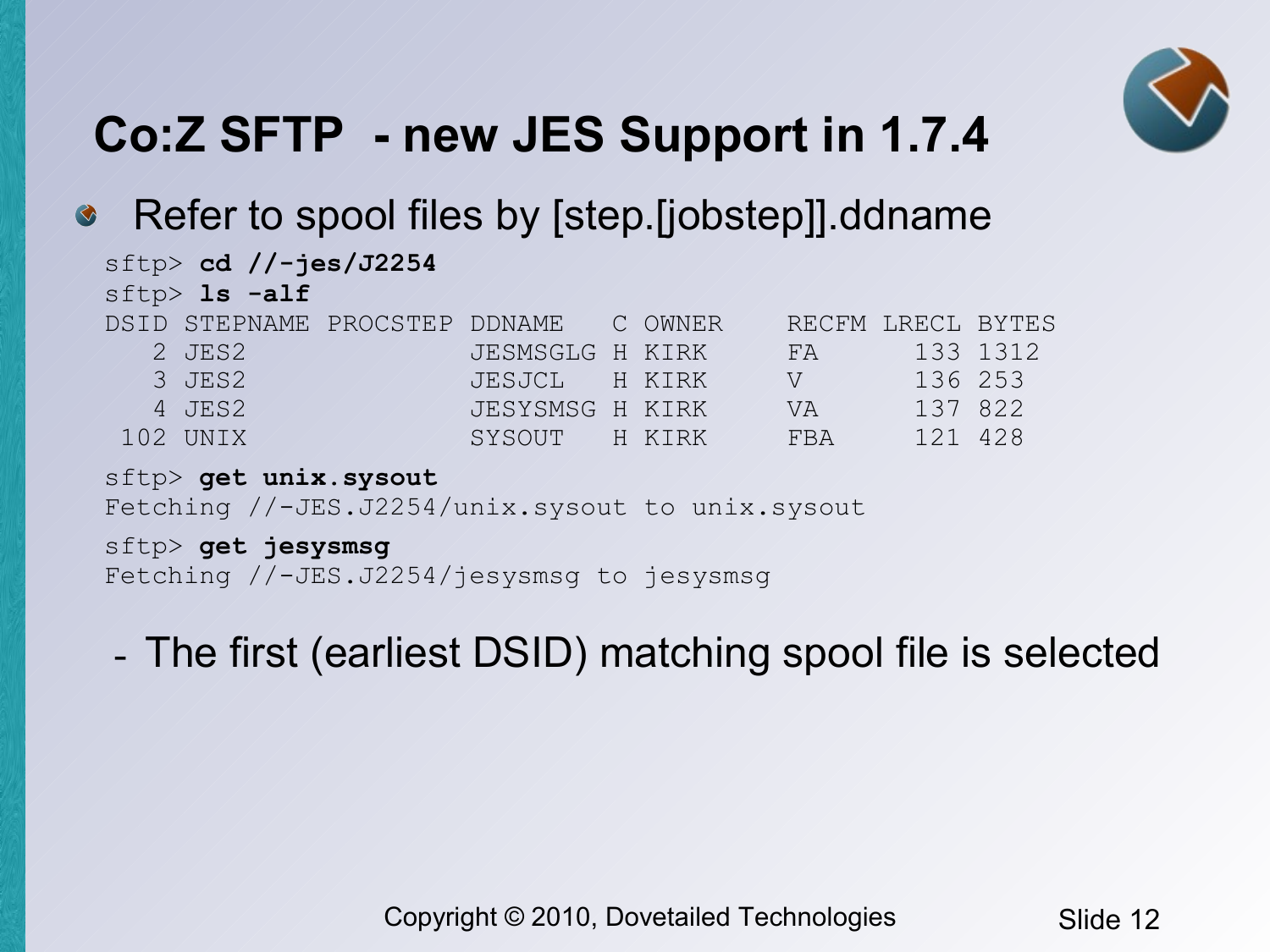

### Job submission

```
sftp> cd //-jes.intrdr (a psuedo directory)
sftp> !cat sleep.jcl
//KIRKSLP JOB (),'Dovetail',MSGCLASS=H
//UNIX EXEC PGM=COZBATCH
//STEPLIB DD DISP=SHR,DSN=IBMUSER.COZ.LOADLIB
//STDIN DD *
count=10
while [ $count -ge 0 ]
do
  echo "Sleeping..."
  sleep 1
  count=$(expr $count – 1)
done
//
sftp> put sleep.jcl myhandle
Uploading sleep.jcl to //-JES.INTRDR/myhandle
sftp> ls -alf
ALIAS JOBNAME JOBID OWNER STATUS CLASS COMPL
MYHANDLE KIRKSLP JOB02283 KIRK ACTIVE A 
sftp> ls -alf
ALIAS JOBNAME JOBID OWNER STATUS CLASS COMPL
MYHANDLE KIRKSLP JOB02283 KIRK OUTPUT A RC=0000
```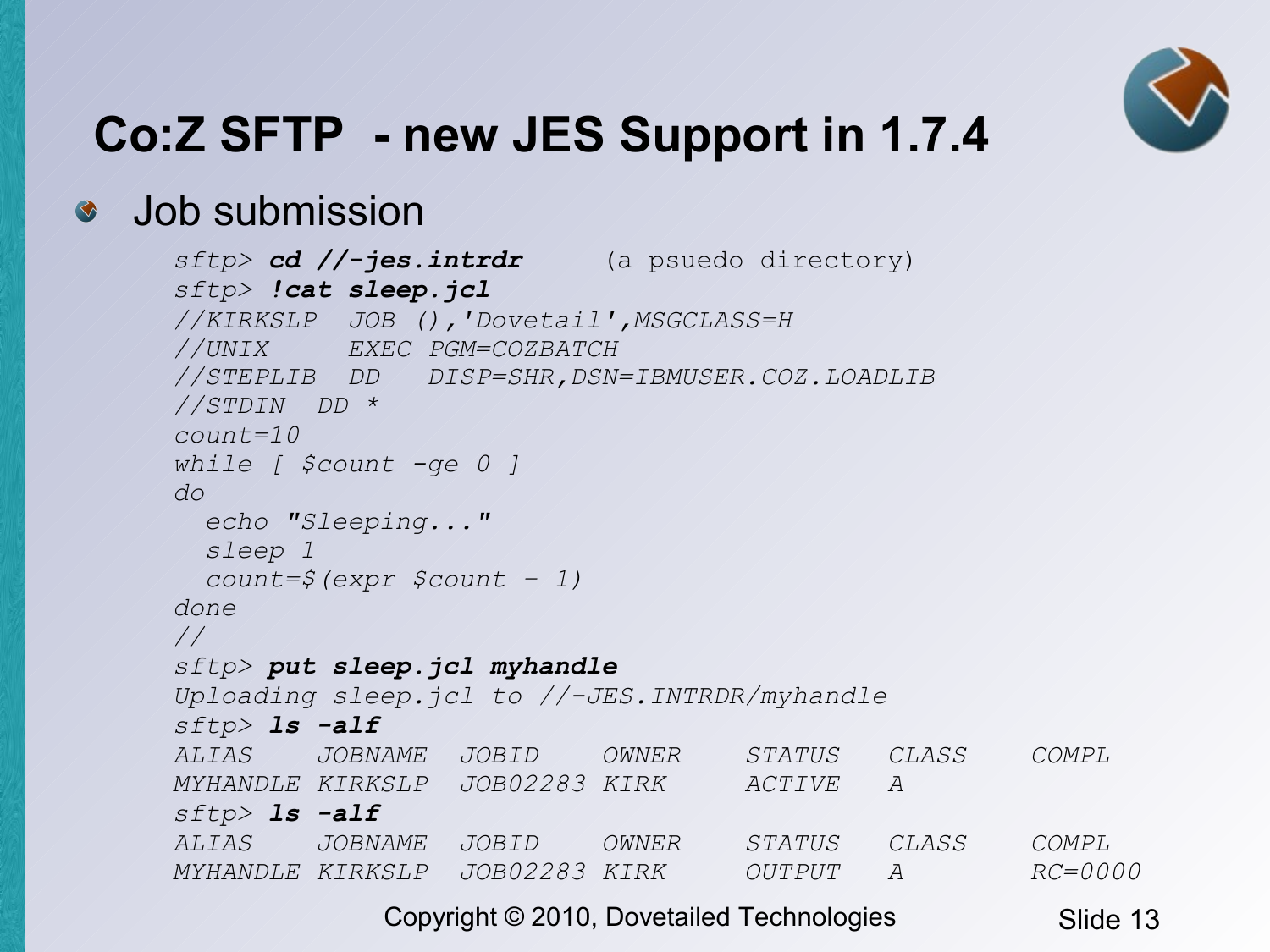

#### Job submission alias  $\bullet$

- A unique reference (handle) to a submitted job within the current SFTP session.
- A 1-8 character name under //JES.INTRDR
- Must be unique (you can't replace an existing alias)
- Survives for the current session only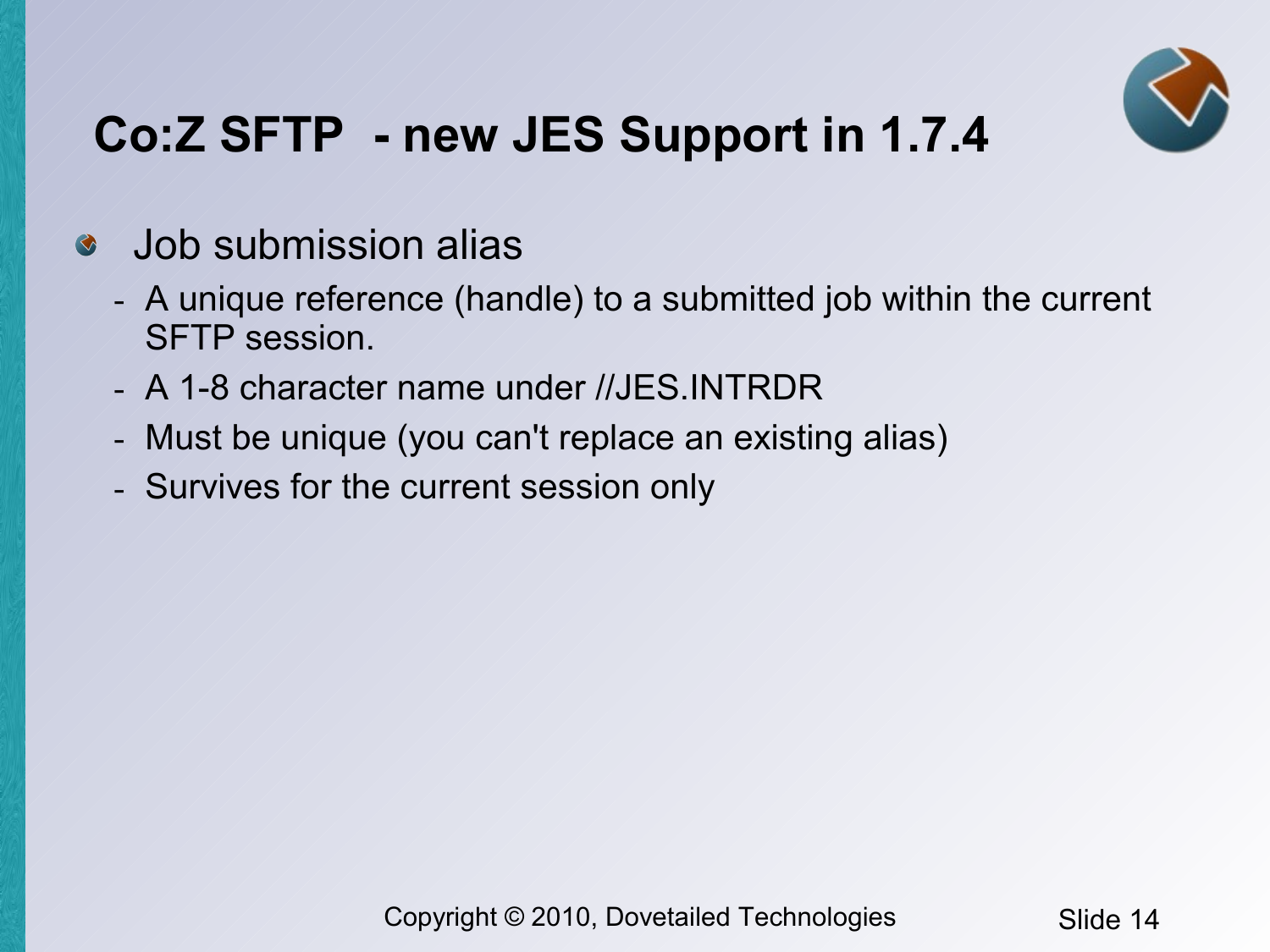

- Wait for spool file list/transfer until job completes  $\bullet$ 
	- New setting: jesjobwait=[secs[.poll-interval]]

```
sftp> cd //-JES
sftp> ls -al
JOBNAME JOBID OWNER STATUS CLASS COMPL
KIRKCT JOB02070 KIRK ACTIVE A
sftp> cd J2070
sftp> ls /+jesjobwait (default wait time is 60.2)
sftp> get all job.txt (this waits until job is complete)
Fetching //-JES.J2070/all to job.txt
```
- Other examples -

|  | sftp> 1s /+nojesjobwait                                       | (turn off setting)     |  |  |  |
|--|---------------------------------------------------------------|------------------------|--|--|--|
|  | $\text{sftp>1s}$ /+jesjobwait=300                             | (wait up to 5 minutes) |  |  |  |
|  | sftp> 1s /+jesjobwait=300.10 (wait 5 min, poll every 10 secs) |                        |  |  |  |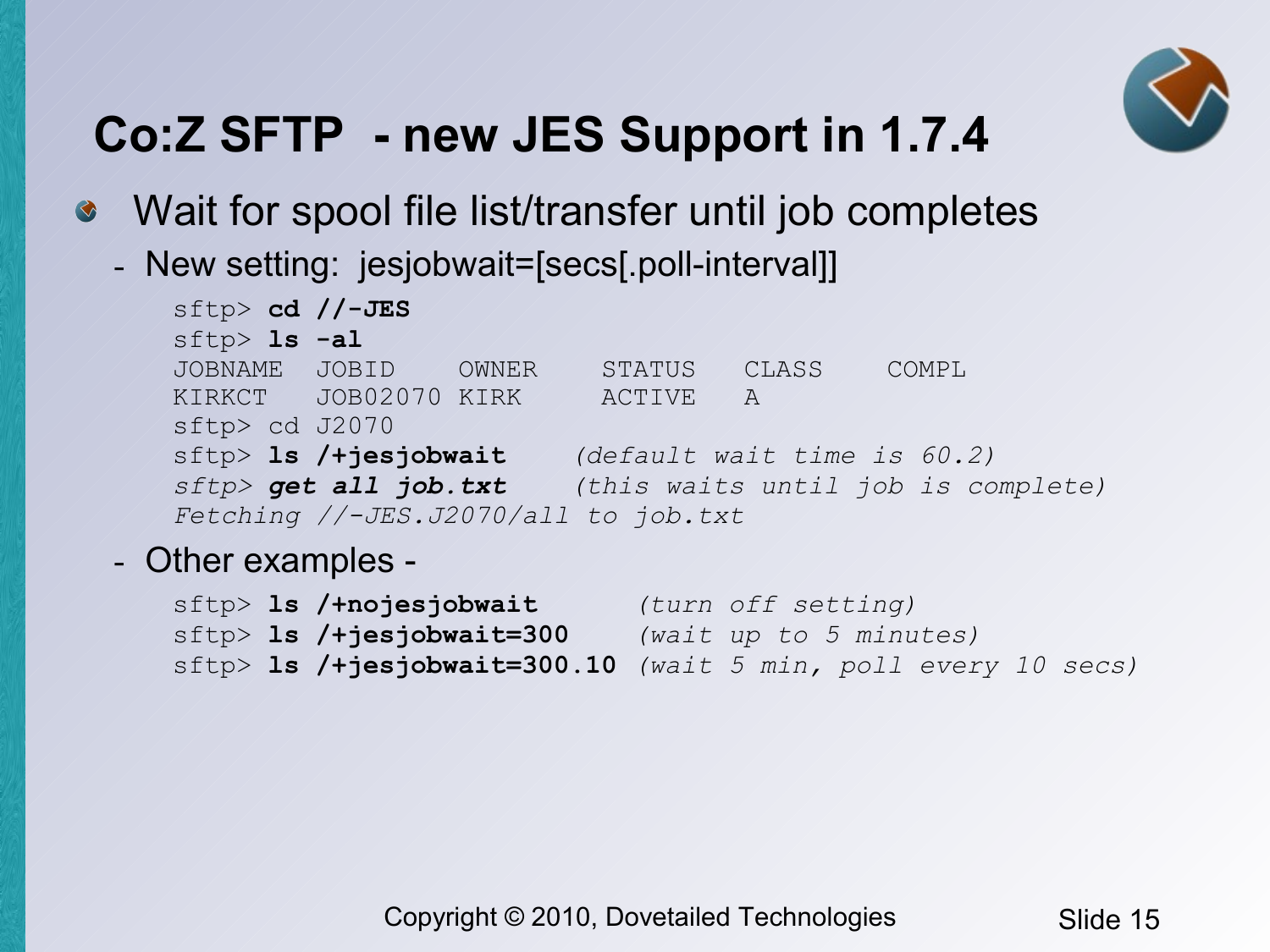

#### Combining job submission with jesjobwait / output  $\bullet$

*sftp> cd //-jes.intrdr sftp> put sleep.jcl myhandle Uploading sleep.jcl to //-JES.INTRDR/myhandle sftp> ls /+jesjobwait sftp> cd myhandle sftp> get all out.txt (first waits for job to complete) Fetching //-JES.INTRDR.MYHANDLE/all to out.txt*

- Can be used in automated scripts that submit jobs, wait for completion, get output, ....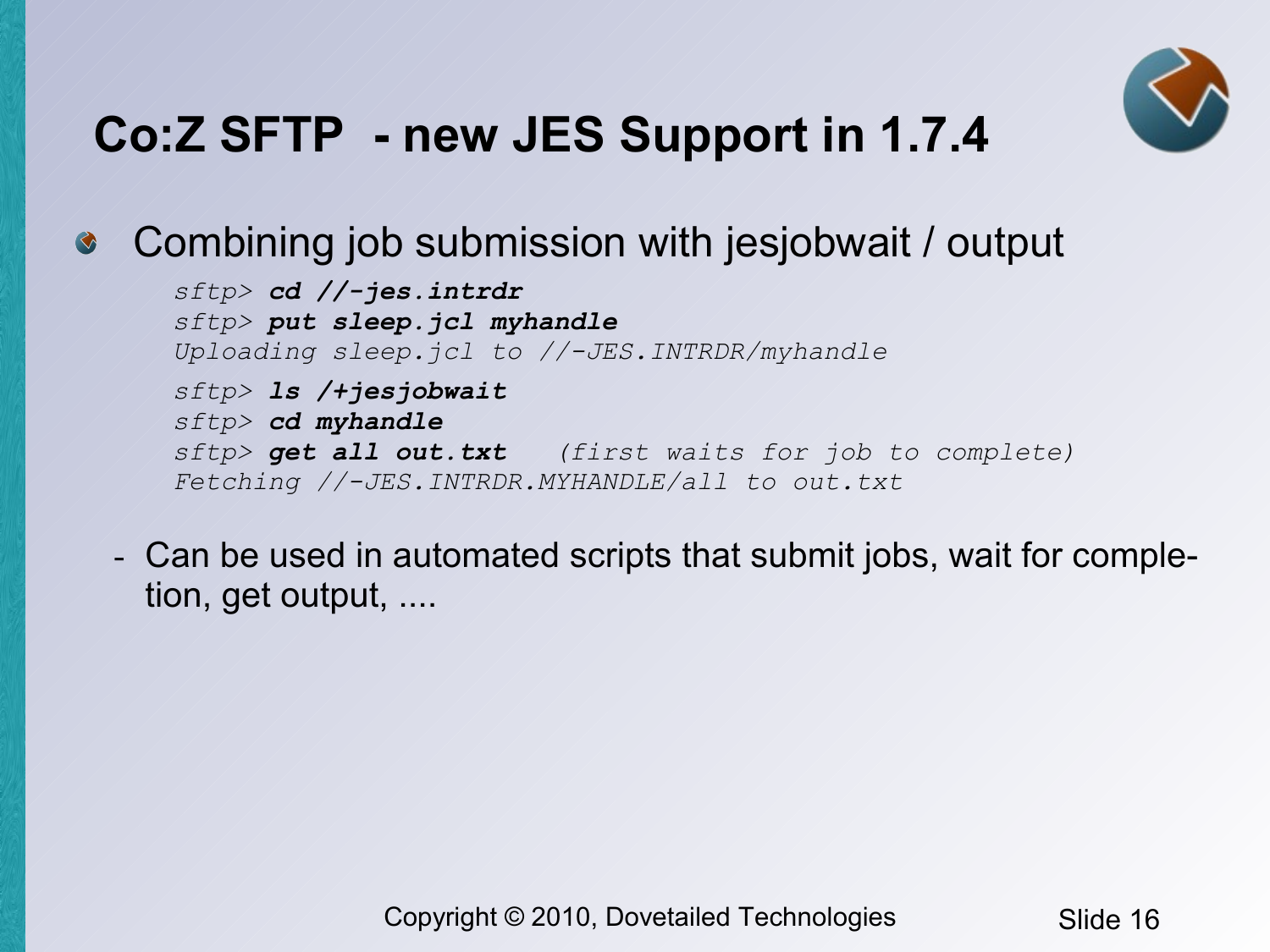

# **Co:Z SFTP - Security Considerations**

- Co:Z SFTP runs as a normal non-authorized program  $\bullet$ under the user's security.
- The Co:Z JES facility uses the new IBM non-authorized "extended status" SSI and spool browse interfaces.
	- These IBM interfaces use SAF to verify the user's access to JES jobs/files, compatible with how SDSF works with SAF.
- FTP-compatible user exits can be used to customize access to the JES facility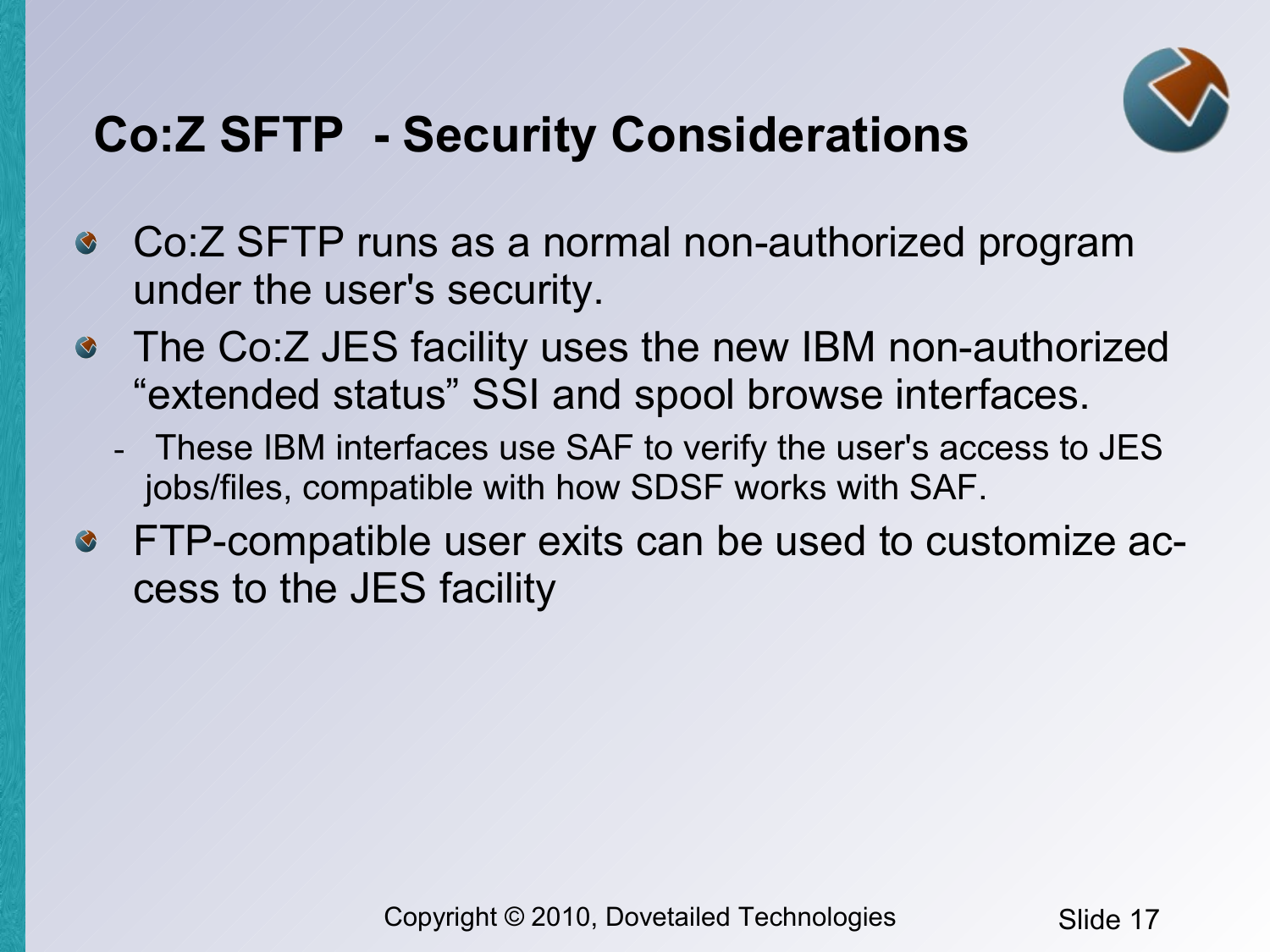

# **Co:Z SFTP - Job cancel/purge & file purge**

- Currently unsupported in Co:Z SFTP  $\bullet$ 
	- What is customer demand?
- Lack of IBM non-authorized APIs
	- We could spawn a REXX/SDSF script in a child process
		- what about non SDSF customers?
	- We could spawn an APF-authorized process written in assembler
		- would do same SAF checking as SDSF
		- customer acceptance of our new APF-authorized z/OS Unix command??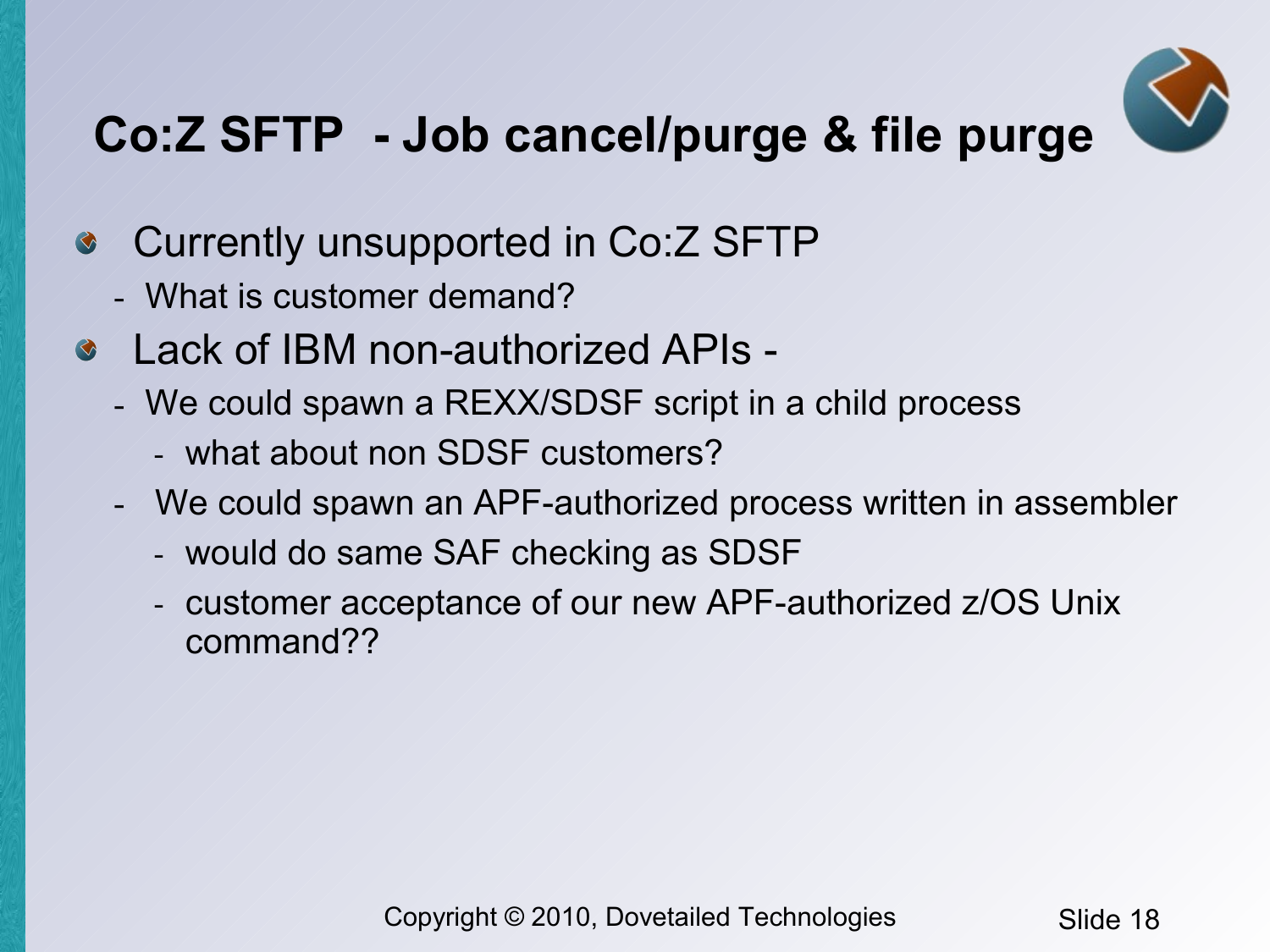

# **IBM Ported Tools OpenSSH 1.2**

- Available July 9, 2010
- Updates OpenSSH port from 3.8 to 5.0  $\bullet$
- SAF key ring support
	- SSH private keys in keyring for z/OS ssh/sftp client
	- SSH public keys in keyring for z/OS sshd/sftp server
	- Not PKI; SSH keys are stored in a self-signed certificate
	- Keyrings are compatible with our previous "saf-ssh-agent" support in Co:Z.
- SMF logging
	- New SMF119 subtypes (not the same types as FTP / Co:Z SFTP use)
- Ported Tools ssh command, used by Co:Z SFTP and Co:Z Launcher was changed to require a separate address space. This required a Co:Z Launcher change.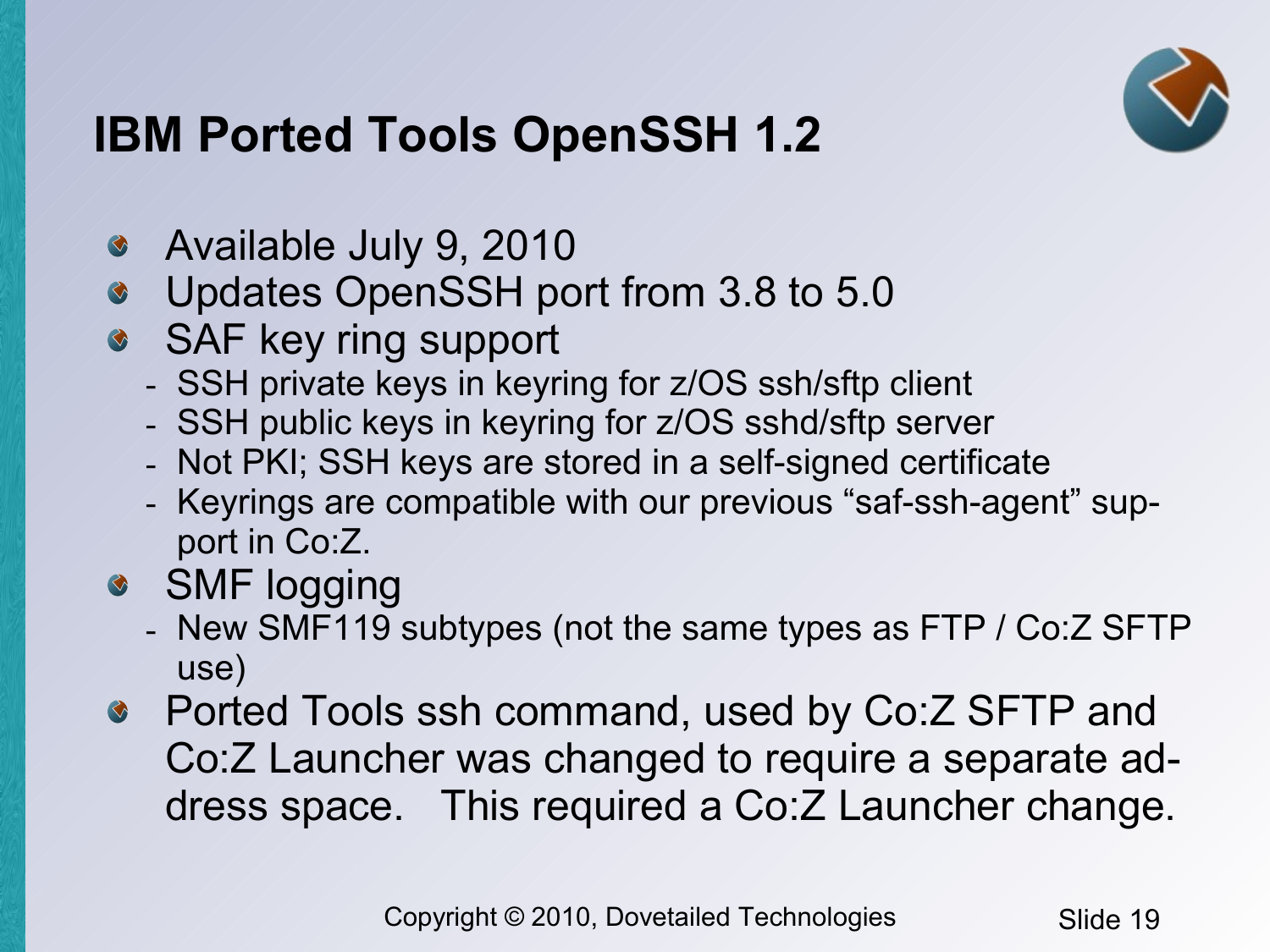### **Planned upcoming webinars**



- Administering and using z/OS SAF Keyrings with SSH
	- SSH and SFTP client and server user keys in SAF (RACF/ACF2/TSS)
- Integrating z/OS Unix in batch
	- effective use of Unix shell scripts in your JCL
	- use JCL SET/PROC variables in scripts
	- use datasets by name or DD reference in batch Unix scripts
- Batch cooperative processing with the Co:Z Launcher
	- Use z/OS batch to launch off-platform Unix/Windows apps
	- Target application can use datasets and DDs in launching step
	- Cost savings and application integration
	- Exploit zEnterprise BladeCenter Extension (zBX) and HiperSockets
- Your suggestions?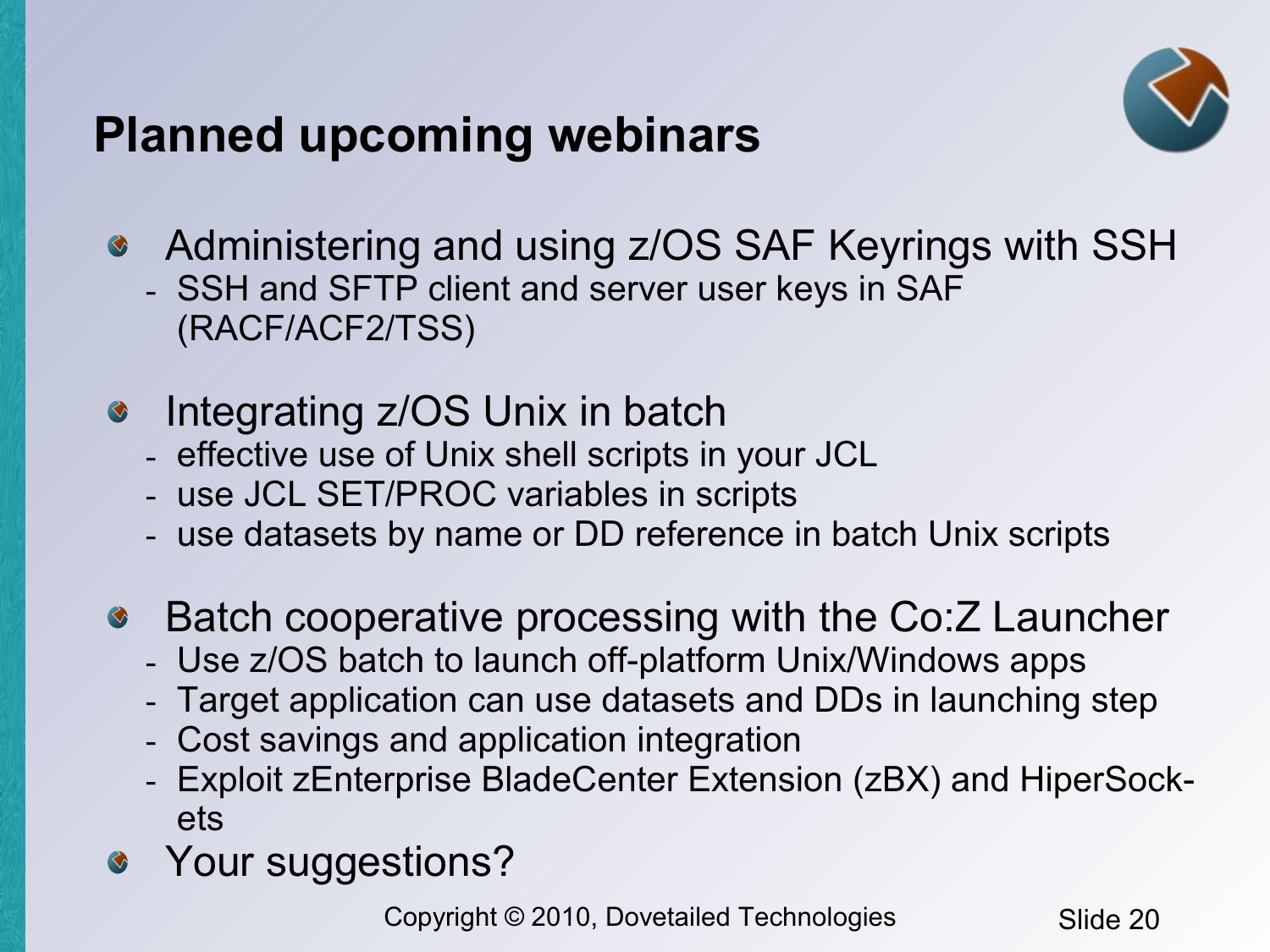

# **Co:Z Toolkit License and Support Options**

### **S** Free Community License

- <http://dovetail.com/docs/coz/licenses.html>
- [http://dovetail.com/products/coz\\_license\\_faq.html](http://dovetail.com/products/coz_license_faq.html)
- A "click-wrap" license designed to be acceptable to most organizations for free use
- Can be used for evaluations
- Does **not** include support
- Free support  $\bullet$ 
	- Our free only support forum is available for support and questions. We try to answer questions there as time permits.
	- See <http://dovetail.com/support.html> for registration info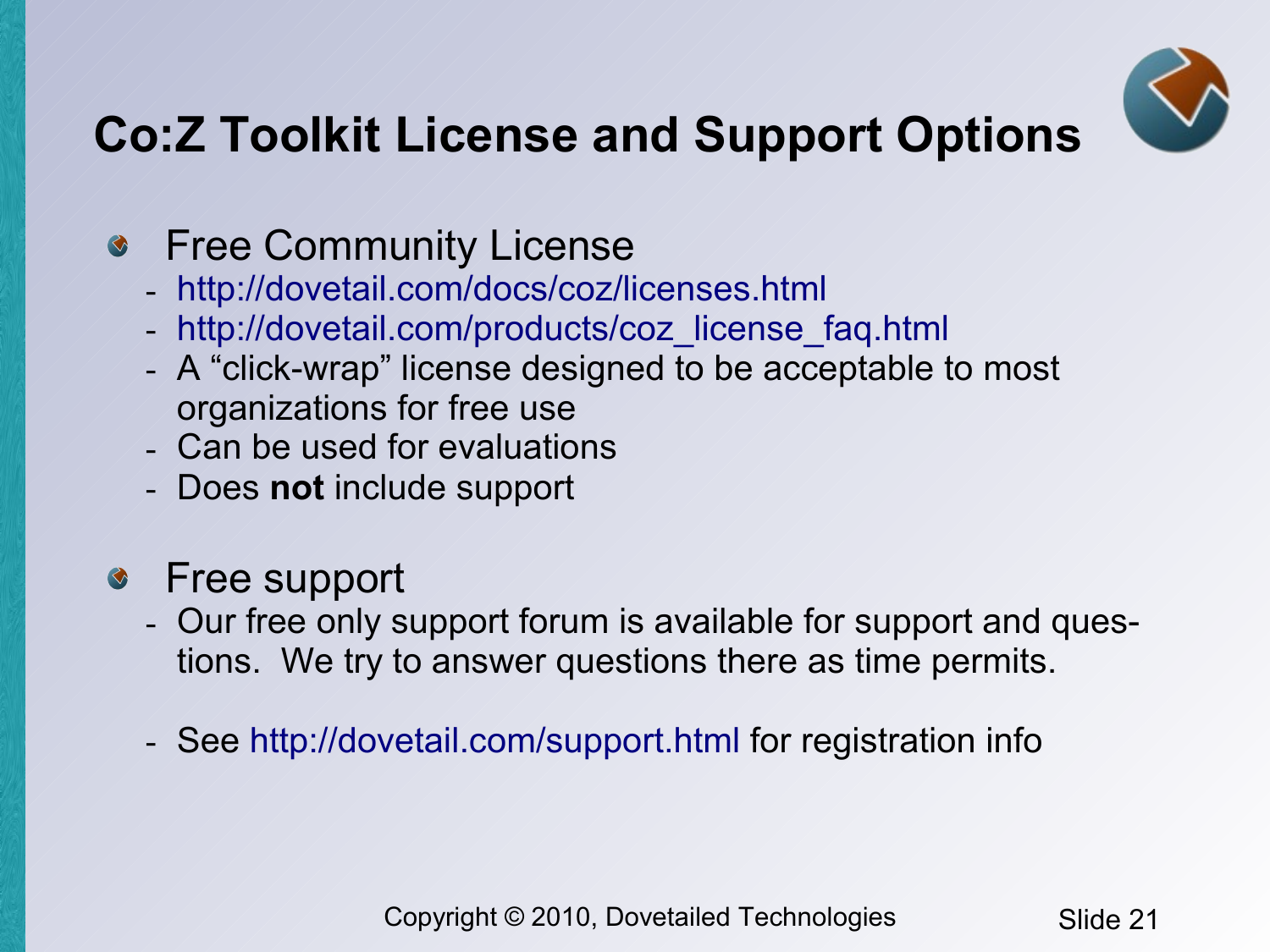

# **Co:Z Toolkit License and Support Options**

- Enterprise License and Support  $\bullet$ 
	- Fee-based annual commercial license and support agreements
	- Pricing tiers based on total IBM MSUs installed in your data center(s), excluding disaster recovery MSUs.
	- "Silver" and "Gold" levels
		- Silver SLAs with response times within M-F 8-6 business hours
		- Gold 24x7x365 SLAs; IP infringement indemnity
	- Pricing starts at \$4995 annually; contact us for details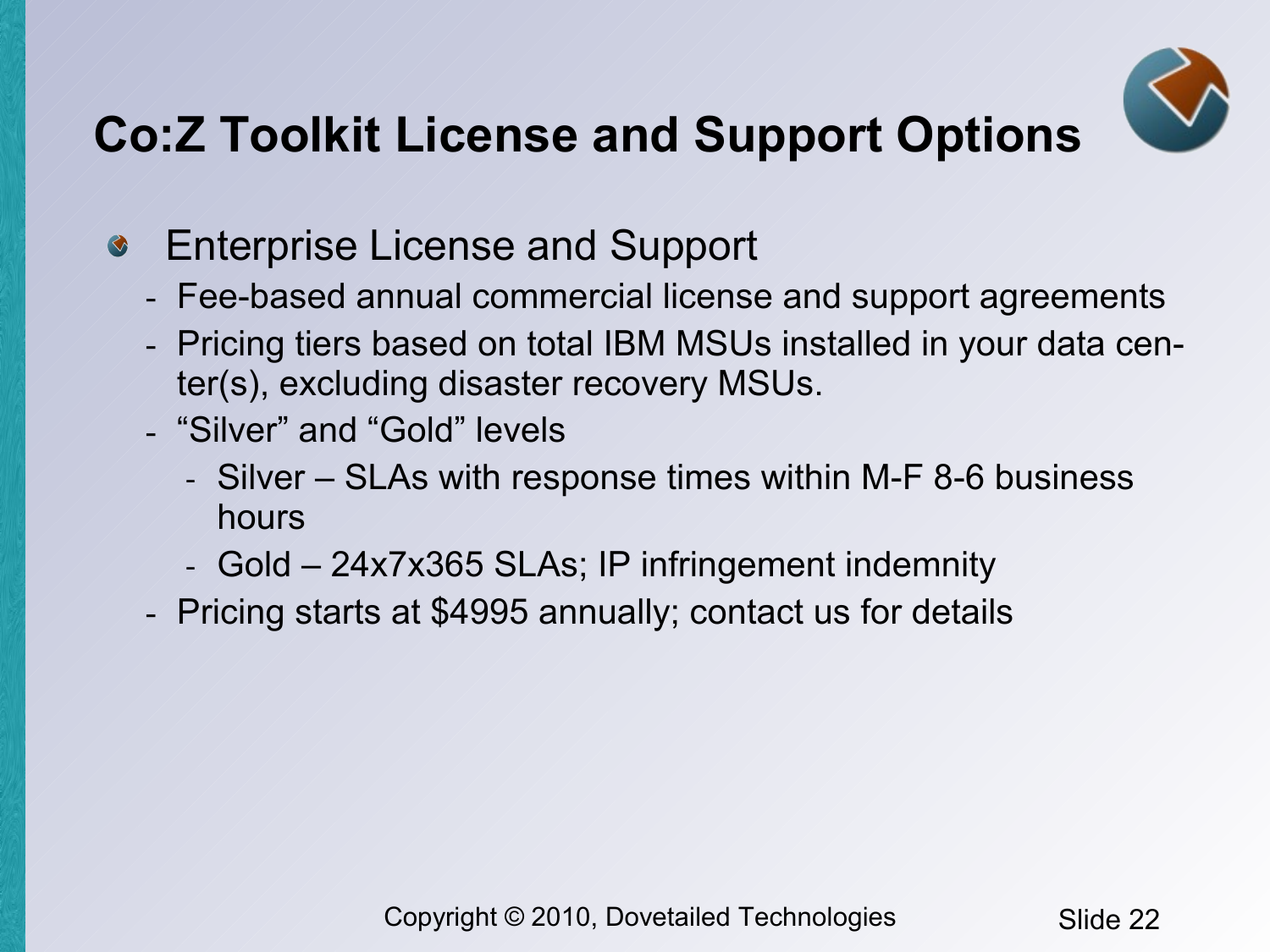### **Questions**